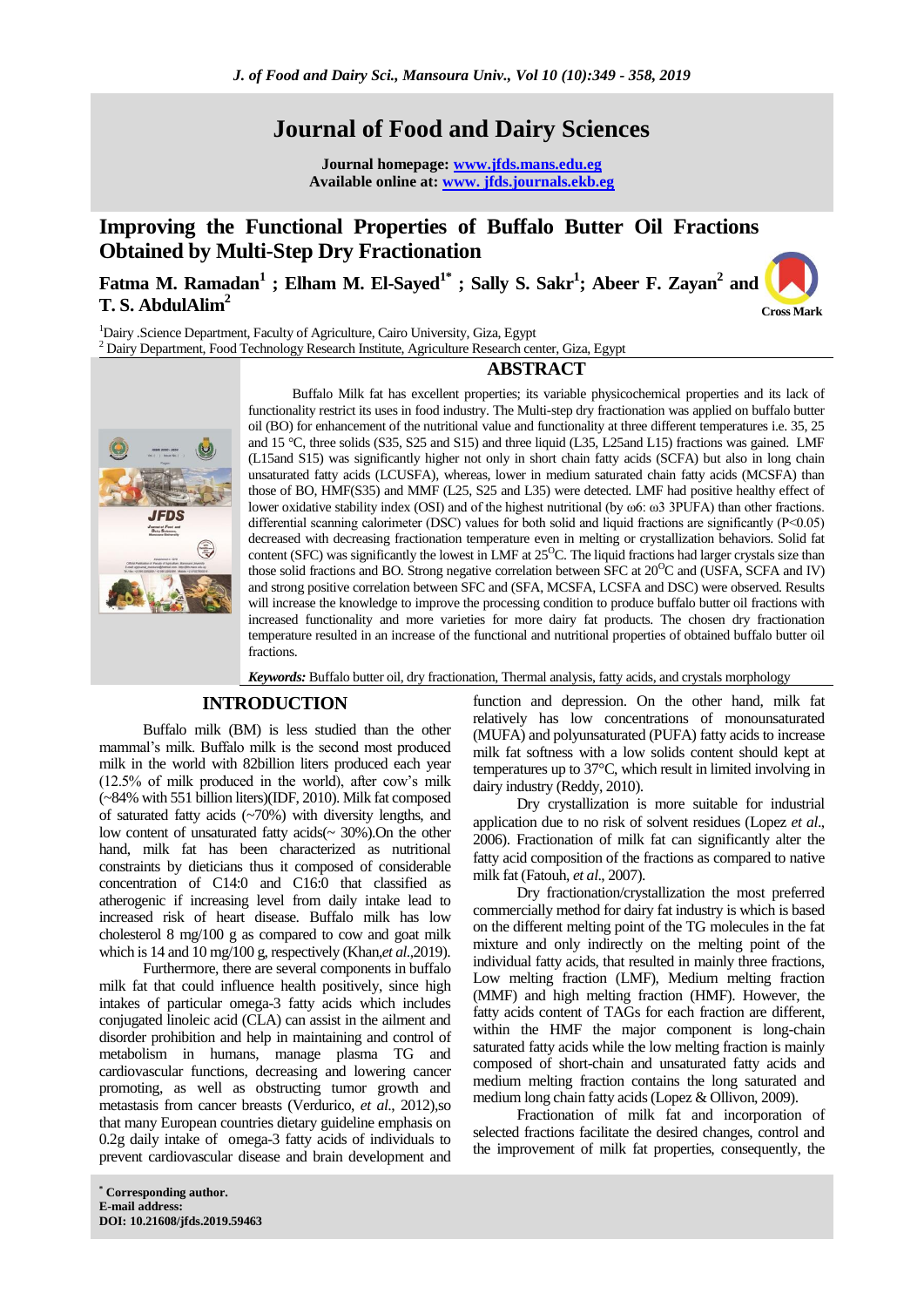novel of dairy products-based milk fat. Utilization of LMF as a food component and even with the great amount of saturated fatty acids, it has been suggested that the high melting fraction might be predominately suitable for encapsulating the most active ingredients in some functional milk fat based products (Relkin, *et al*., 2008; Abd El-Rahman, *et al*., 1998) try to resolve the problem of lack of functional properties of buffalo milk fat, lower solid fat index and higher content of saturated fatty acids may by fractionating the buffalo milk fat into hard and soft fractions. Fatty acid and triglycerides profiles of LMF of milk fat have been investigated and these findings have suggested that therapeutic value of low melting fractions of buffalo milk fat were greater than native milk fat. The thermal behavior of milk fat is usually studied by DSC, which is function of solid/liquid fat ratios at different temperatures, (Gandhi, *et al*., 2013) reported that the good cold spread ability is exhibited in fats that are approximately 30 to 40% solid at  $5^{\circ}$ C and 7 to 15% solid at  $25^{\circ}$ C.

The investigation of the thermal and structural properties of buffalo milk fat(BMF) fractions and the formulation of novel dairy products based BMF cannot be achieved without increasing the knowledge on crystallization, melting behaviors and microstructure during storage at  $5^{\circ}$ C. The crystallization properties of buffalo milk fat and its primary fractions obtained by dry fractionation at different temperature  $15{\text -}40^{\circ}\text{C}$  were investigated on slow cooling rate and detailed by Fatouh, *et al*.,( 2003), other studies were reporting the characterization of the stearin obtained by thermal fractionation of anhydrous milk fat (Bonomi, *et al*., 2012). Microstructure/morphology (Size -

shape - distribution) of fat crystals is often studied by polarized light microscopy. Confocal laser scanning microscopy (CLSM) has been used in a few studies for monitoring microstructure of blends of milk fat (Rousseau, *et al*., 1996). Additionally, the physical properties of milk fat are function of DSC, SFC, and Microstructure/Morphology. The aim of this study is to increase the nutritional value and alter physiochemical properties of buffalo butter oil fractions by using Dry Fractionation.

# **MATERIALS AND METHODS**

Fresh buffalo butter (~82 % fat) obtained from the dairy unit, of Faculty of Agriculture, Cairo University, and stored at -18<sup>O</sup>C till processing. Nile blue and acrdine orange were obtained from Sigma-Aldrich (USA). Solvents (Hexane, Acetone and methanol) used were analytical grade supplied from Merck (Darmstadt, Germany).

## **2. Dry fractionation of Buffalo Butter oil**

BO was prepared from fresh butter by melting the butter at  $80^{\circ}$ C for 60min without agitation, then removing the top oil layer by filtering the oil by (Whatman No.1 paper) and drying over anhydrous sodium sulfate under vacuum in a Buchner funnel to remove the ingredients of aqueous phase material. The collected oil was then stored at -18<sup>O</sup>C until fractionation.

BO fractionation was carried out by stepwise and successive cooling procedure described by Van Aken, et al, (1999). The multi-step dry fractionation procedure is outlined in the following Fig 1.



**Fig. 1. The multi-step fractionation procedure***.*

# **3. Yield and Slip Melting point (SMP)**

The yield was calculated from the follow equation  $=$ (A/B)\*100 as A is the resulted fat fraction, B is the total of origin fat. The SMP was determined according to AOCS, (1998).

# **4. Determination of Fatty acid composition & Atherogenicity index (AI)**

Fatty acid methyl esters (FAME) were prepared by trans-esterification of the oils using sodium-methoxide complex as catalyst according to method Ce 1–62 of the AOCS, (1998). Using a Pasteur pipette, 100 mg  $(\pm 0.5 \text{ mg})$ of oil was transferred into a screw-cap vial to which was added 5 ml of hexane and vortexed briefly. Sodium methoxide (250 μL) was then added and the mixture vortexed for 1 min followed by addition of 5 mL saturated sodium chloride solution. The mixture was capped, shaken vigorously for15 s and allowed to stand for 10 min. using a Pasteur pipette; the top hexane layer (passed over Na2SO4 granules for 20 min) was injected into a GC system.

The GC system was an Agilent (Agilent 6890N, Network GC-System, and Wilmington, USA) fitted with auto sampler (Agilent 7683-Series), an injector (Agilent 7683-B Series) and flame ionization detector. Separation was carried out on a capillary column DB-Wax (length 30 m, internal diameter of 0.30 mm) with helium as carrier gas at a flow rate of 1 mL/min. Sample was injected at 1 μL in a split ratio of 1:20 and flow rate of 2 the ml/min (at room temperature). The injector and detector temperatures were 250 °C while the initial oven temperature was 100 °C for 2 min, then increased to 230  $\degree$ C at 5  $\degree$ C/min. The oven temperature was subsequently held at 230 °C for 10 min. Identification of the fatty acid methyl esters (FAMEs) was achieved by comparing their retention times with those of known standards (37-Component FAME MIX, SUPELCO) and quantified as percent-weight of total fatty of the fatty acid methyl esters (FAMEs) was achieved by comparing their retention times with those of known standards (37- Component FAME MIX, SUPELCO) and quantified as percent-weight of total fatty acids.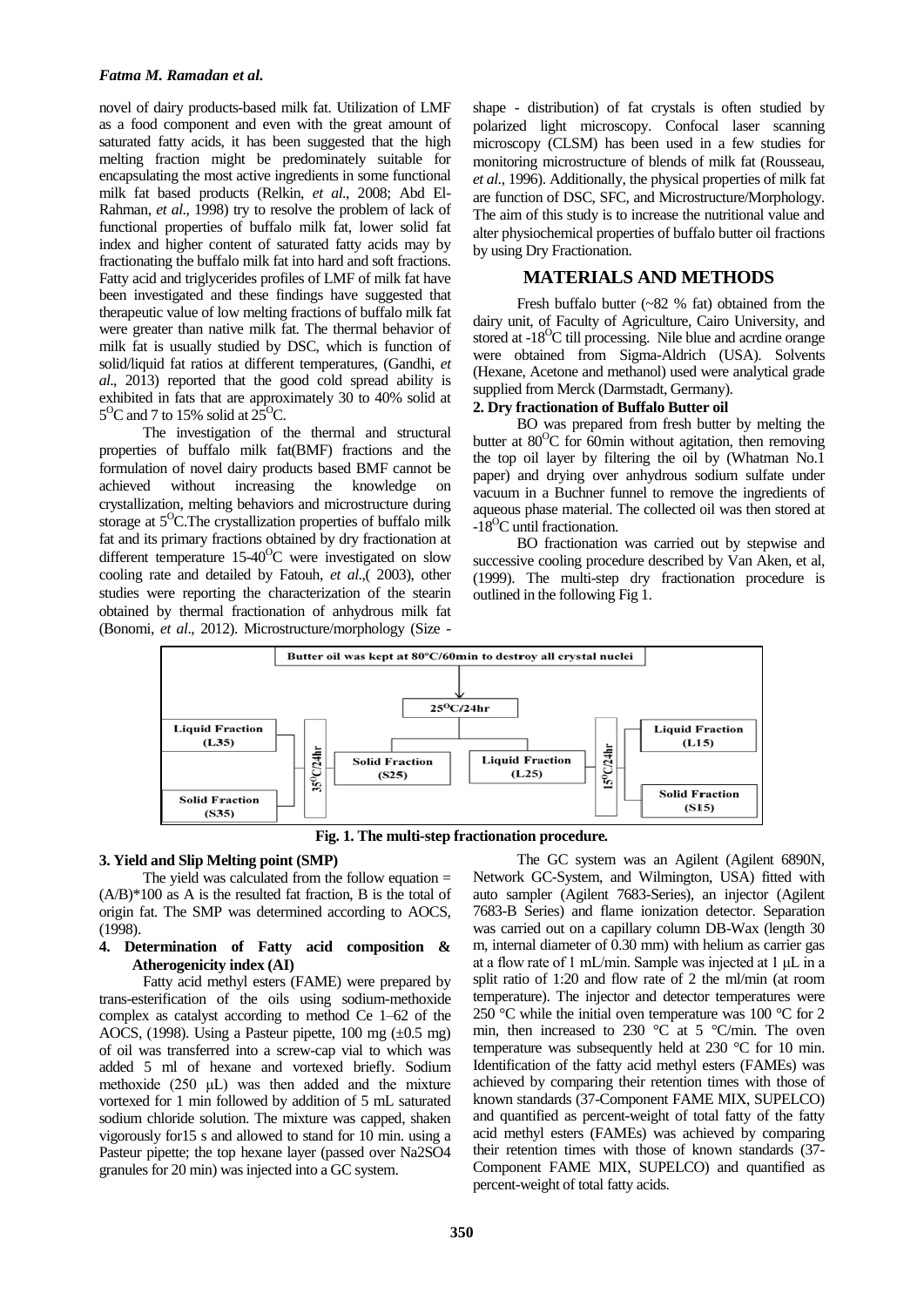Atherogenicity index (AI) resulted from modified calculation of hyper-cholesterolemic fatty acids were calculated by the flowing equation (Ulbricht and Southgate (1991), Kim, et al, (2008).

**AI = [C12:0 (W/w,%) + 4 × C14:0 (W/w, %) + C16:0 (w/w, %)] /USFA (w/w, %).**

#### **5. Iodine value**

Iodine Value was obtained from fatty acid profile by using reacting ratios (calculation factors) between I (iodine) and either the fatty acids bound to a triglyceride or the free fatty acids according to the methods described by Ham et al., (1998) as follow equation:

### **Calculated IV = (% Tetradecenoic acid \* 1.1212) + (% Hexadecenoicacid \* 0.9976) + (% Octadecenoic acid \* 0.8985) + (%Octadecadienoic acid \* 1.8099) + (% Eicosenoic acid \* 0.8173) + (% Docosenoic acid \* 0.7496) + (% Tetracosenoic acid \* 0.6923).**

### **6. Oxidation Stability**

Rancimat equipment model 679 (metrohm Ltd. CH-9100 Herisau, Switzerland) was used for determination of an oxidative stability of butter oil and its fractions as described by Mendez, et al., (1996).

## **7. Determination of Cholesterol**

Cholesterol was determinate according to Shin, and Chang, (2001) by HPLC system.

### **8. Differential scanning calorimetry (DSC)**

The melting profile was done by using (Modulated DSC model 60; Shimadzu, Japan). The cooling and heating rate were selected based on reference method by AOCS, (1998).

# **9. Solid Fat Content (SFC)**

SFC of butter oil and fractions were measured with a pulsed nuclear magnetic resonance (pNMR) spectrometer (NMS/120 minispec, BRUKER, USA) operating at 20 MHz SFC was determined according to the method of the AOCS, (1998).

### **10. Confocal laser scanning microscopy (CLSM)**

Microstructure analyses by confocal laser scanning microscopy were followed at described by Wiking, *et al*, (2009).

# **11. Texture Profile analysis (TPA)**

The FTC systems comprising TMS-Pro equipment, with TL-Pro™ software, provide precise force, speed and position for rigorous food texture analysis (Food Technology Corporation, USA) was employed for determination of hardness and adhesiveness of Fat samples at temperatures of 5 <sup>O</sup>C according to Bobe, *et al*., (2003).

#### **12. Statistical analysis**

General linear Model (GLM), one-way analysis of variance was used to compare means among groups. Post hoc multiple comparisons were conducted using Tukey's test, with the level of statistical significance taken as  $P <$ 0.05, using SAS (version 9.4 TS Level 1M3, SAS Institute Inc., Cary, NC, USA). Least squares mean was calculated and presented throughout.

# **RESULTS AND DISCUSSION**

Chemical and physical characteristics of dry fractionation of solid fractions (S35, S25 and S15) and Liquid fractions (L35, L25 and L15) of buffalo butter oil are mentioned in (Table 1). The obtained fractions were categorized into three main groups: LMF included only L15, S15; MMF included L25, L35, and S25, and finally, HMF included S35.

#### **Yield**

Data presented in (Table 1) show that the yield of the butter oil (BO) and its fractions by using dry fractionation at different temperature from  $35{\text -}15^{\circ}$ C.The yield of solid and liquid fractions varied with decreasing the crystallization temperature is due to the variation of their fatty acids and TAG composition. However, at  $25^{\circ}$ C the resulted solids yield was higher than Liquids, which explained by the fatty acid profile (Table 2) as SFA & USFA were formulated (64.54%, 34.60%) respectively. The first obtained yield of S25 fraction forms 54.67 (g/100g) level of the total amount of BO. The S35 and L35 fractions yielded about 22.48and 32.19 from the original S25 fraction yielded, respectively. The higher content of L15 was 66.42% of the original L25 among of liquid fraction. On the other hand, the ratio liquid and solid fraction was 45.33:54.67, 58.88:41.12 and66.42: 33.58 at 25, 35 and  $15^{\circ}$ C respectively. The results agreed with those finding of Fatouh *et al*., (2003).

SMP was recorded  $36.54^{\circ}$ C for BO, while its values descended in order as follows: 39.76, 36.30. 32.36 ,26.83 .22.46 and 13.37˚C for S35, S25, L35, L25, S15, and L15, respectively. This might be due to differences in fatty acids composition esterified to milk fat TAG which plays a vital role in melting point of the fat fraction (Fatouh *et al*., 2003 and Wang and Hu ,2017). Based on these melting properties, it could, be divided into LMF with SMP ranged  $(10-25^{\circ}\text{C})$ , MMF with SMP ranged  $(25 - 35^{\circ}\text{C})$ , while HMF with SMP (35-45 $^{\circ}$ C). Data in Table (1) revealed that S35 were grouped as high melting fraction (HMF), with SMP while S25, L35 and L25 were grouped as medium melting fraction (MMF) with SMP, and finallyS15and L15 were grouped as low melting fraction (LMF). Low-melting fraction  $(<15^{\circ}$ C) characterized with strong butter flavor and could be incorporated into milk powder to improve functionality (Illingfort, 2002). Moreover, various factors are affected during fractionation including the cooling rate, the agitation rate and final temperature which greatly influence the chemical composition and physical attributes of fraction obtained by Ahmed *et al*., (2015).

#### **Iodine Value (IV):**

Iodine value was associated with the degree of unsaturation present in oils and fats. Higher the unsaturation more would be iodine which used as mainly of measured the oxidation stability. Iodine value (IV) of BO and its various fractions were shown in (Table 1). It revealed that IV value of the LMF (L15 and S15) was (43,87 and 38.65) higher than other fractions and BO due to decrease melting point (MP) and significantly increase in USFA due to the migration of PUFA &USFA to liquid fractions especially L15., while a situation vice versa in HMF (S35) was.26.73. As far (IV) for MMF (L25, S25 and L35) were 36.19, 28.26 and 33.19 respectively, while (IV) for control sample was 30.94. The obtained results were in agreement with those of Amer, *et al*., (1985) and Fatouh, *et al*., (2005). Slip melting point was inversely related with iodine value (IV).

### **Cholesterol:**

The distribution of cholesterol among various obtained fraction and BO was stated in Table (1). The concentration of cholesterol in liquid fraction was significantly (P<0.05) higher than that of solid fractions. About 95.39% of total cholesterol was recorded in L15, whereas, in S15 was 76.45%. The obtained results might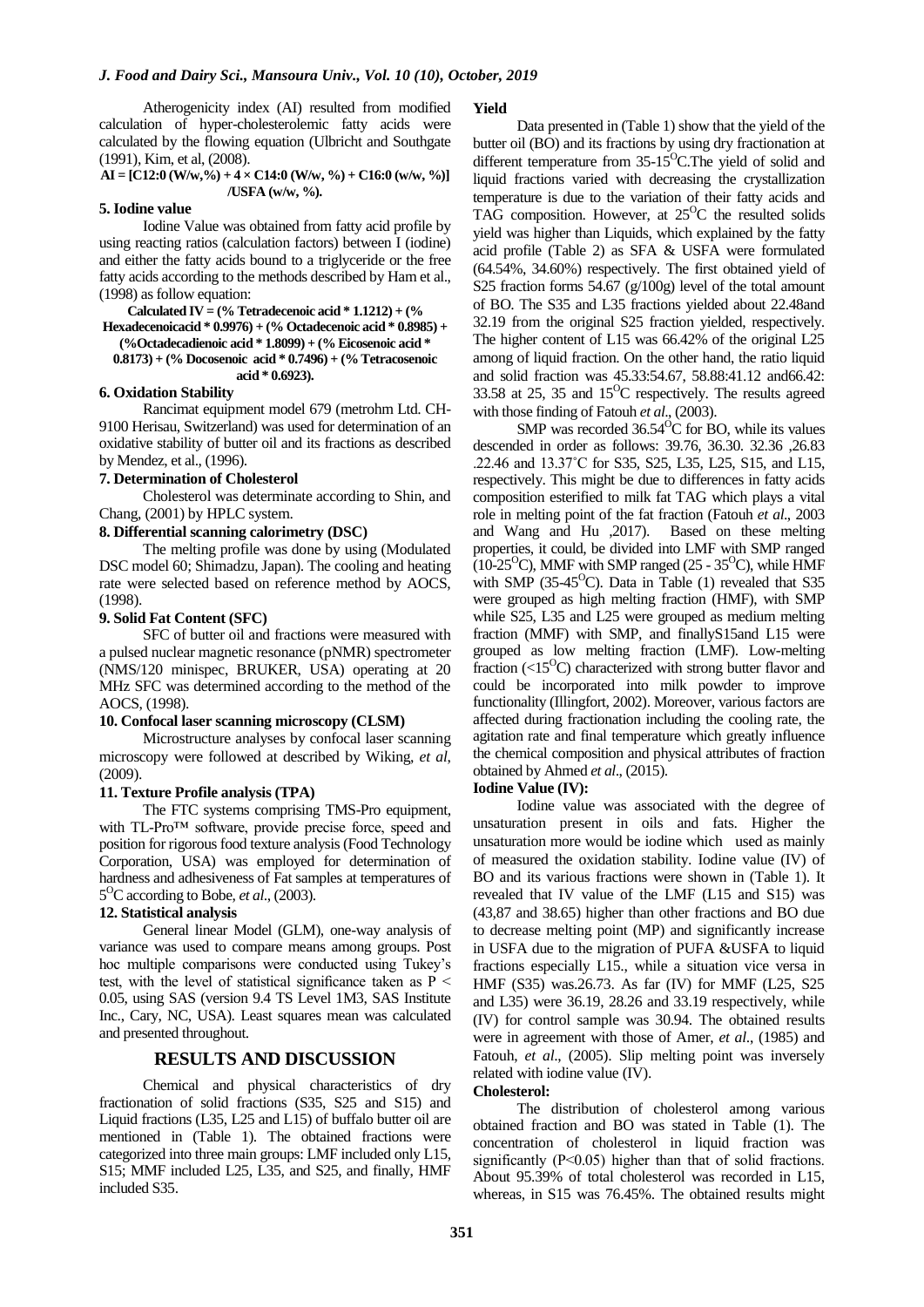# *Fatma M. Ramadan et al.*

be attributed to the higher affinity of cholesterol for SCFA and USFA which predominated in LMF, as compared with HMF. The proportion content of cholesterol in BO was 280.95 (mg/100g) while cholesterol in LMF was 214.79 - 268.01. Whereas it was 144.15 (mg/100g) in HMF and, its value was 194.25 - 204.93 - 170.76 (mg/100g) in MMF. Cholesterol belongs to unsaponifiable fraction was higher amount of unsaponifiable matter in the low melting point fractions could be justified by the affiliation of cholesterol to the low melting point fractions (Fatouh, *et al*., 2005). Cheddar cheese prepared from low melting point fractions of milk fat had higher content of cholesterol than parent milk fat (Nadeem, *et al*., 2015).

### **Oxidative Stability Index (OSI):**

The OSI values of BO and its various fractions are shown in Table (1). The OSI in, BO was (9.30) the highest among all fractions, and this might be due to its low content of LCUSFA, MUSFA and PUSFA. Significant difference between BO and all studied fractions could also observed. The OSI of obtained fractions revealed that liquid fraction was of low oxidation stability as increasing of IV, PUFA and USFA. These results were previously confirmed with Abd EL-Aziz, (2008).

# **Fatty Acid Composition and Atherogenicity Index**

Table (2) show that the FA composition of solid and liquid fractions. It could be, noticed that the palmitic and stearic content (C16:0 and C18:0) were the most abundant in HMF (S35), being 35.47 and 14.94 mg/100g, respectively, which are of higher melting point at 63 and  $71.2^{\circ}$ C, whereas, the oleic (C18:1 cis) with melting point  $12.8^{\circ}$ C ,was of the highest level in LMF (S15and L15) with range between 33.17 – 35.53 mg/100g (Lakshminarayana and Rama-Murthy, 1985).

|  |  |  |  |  |  |  | Table 1. Physical and Chemical properties of Buffalo Butter Oil and its fractions |  |
|--|--|--|--|--|--|--|-----------------------------------------------------------------------------------|--|
|--|--|--|--|--|--|--|-----------------------------------------------------------------------------------|--|

| <b>BO</b> & obtained fractions | Yield%             | <b>SMP</b>         |                    | OSI               | Cholesterol (mg/100g) |
|--------------------------------|--------------------|--------------------|--------------------|-------------------|-----------------------|
| <b>BO</b>                      | $100^A$            | $36.54^{b}$        | $30.94^e$          | $9.30^{\rm a}$    | $280.95^{\text{a}}$   |
| S35                            | 22.48 <sup>F</sup> | $39.76^{\circ}$    | $26.73^{8}$        | $7.87^{b}$        | 144.15 <sup>g</sup>   |
| S <sub>25</sub>                | 54.67 <sup>B</sup> | $32.36^{\circ}$    | $28.26^{\circ}$    | $7.25^{b}$        | $194.25^e$            |
| S15                            | $15.22^G$          | $22.46^{\circ}$    | $38.65^{b}$        | $5.59^{d}$        | $214.79^{\circ}$      |
| L35                            | $32.19^{\rm D}$    | $33.13^{\circ}$    | $33.19^d$          | $7.77^{b}$        | 170.76 <sup>t</sup>   |
| L25                            | $45.33^{\circ}$    | $26.83^d$          | $36.19^{\circ}$    | 6.93 <sup>c</sup> | $204.93^{\rm d}$      |
| L15                            | $30.11^{\text{E}}$ | 13.37 <sup>t</sup> | 43.87 <sup>a</sup> | $4.65^{\circ}$    | 268.01 <sup>b</sup>   |
| SE                             | 0.150              | 0.658              | 0.119              | 0.297             | 0.032                 |
| <b>LSD</b>                     | 0.456              | 1.996              | 0.362              | 0.902             | 0.098                 |

**Significantly at a level of 5% of probability (p < 0.05). Means in column with the same letter are not significantly different. \*LSD = 1.996 Standard Error (SE) = 0.658. Due to the procedure used for preparing the fractions, the amounts sum up according to S25+L25=100%; S25=S35+L35; L25=S15+L15. L, liquid fraction; S, solid fraction; BO, buffalo butter oil. Numbers following the type of fraction (S or L) correspond to the temperature at which the fraction separated**  $(15-35^{\circ}C)$ **.** 

**Slip melting point values (SMP), IV: Iodine value, OSI :Oxidative Stability Index.** 

**Table 2. Fatty Acid profile of Buffalo Butter Oil, and its fraction and atherogenicity index**

| <b>Nomination</b>                 |                    | <b>Solid Fraction</b> |                     |                      | <b>Liquid Fraction</b> |                      |                     | *SEM  | **LSD |
|-----------------------------------|--------------------|-----------------------|---------------------|----------------------|------------------------|----------------------|---------------------|-------|-------|
|                                   | <b>Control</b>     | S35                   | $\overline{S25}$    | <b>S15</b>           | L35                    | L25                  | L15                 |       |       |
| $\overline{C4:0}$                 | 1.80 <sup>c</sup>  | 1.37 <sup>ef</sup>    | $1.28$ <sup>f</sup> | $2.13^{b}$           | 1.63 <sup>d</sup>      | 1.46 <sup>e</sup>    | $2.37^{a}$          | 0.042 | 0.127 |
| C6:0                              | 1.26 <sup>c</sup>  | $0.90^\mathrm{e}$     | 0.68 <sup>f</sup>   | $1.40^{b}$           | 1.14 <sup>d</sup>      | 0.86 <sup>e</sup>    | 1.65 <sup>a</sup>   | 0.030 | 0.091 |
| C8:0                              | $0.64^{\rm b}$     | 0.46 <sup>c</sup>     | 0.49 <sup>c</sup>   | $0.87$ <sup>a</sup>  | $0.56^{bc}$            | $0.78^{a}$           | 0.83 <sup>a</sup>   | 0.032 | 0.099 |
| C10:0                             | $1.42^{b}$         | 1.03 <sup>d</sup>     | 1.08 <sup>d</sup>   | 1.61 <sup>a</sup>    | 1.30 <sup>c</sup>      | $1.48^{b}$           | $1.67^{\rm a}$      | 0.034 | 0.104 |
| C12:0                             | $2.36^{a}$         | 1.68 <sup>d</sup>     | 1.68 <sup>d</sup>   | $2.04^{b}$           | 1.86 <sup>c</sup>      | 1.85 <sup>c</sup>    | $2.06^{b}$          | 0.044 | 0.134 |
| C14:0                             | $11.05^{\text{a}}$ | 10.37 <sup>c</sup>    | $10.68^{b}$         | 10.46 <sup>bc</sup>  | $10.62^{bc}$           | $10.10^d$            | $9.14^e$            | 0.082 | 0.251 |
| C14:1 <sub>u5</sub>               | $0.64^{\rm a}$     | $0.45^{\rm b}$        | $0.46^{\rm b}$      | $0.66^{\rm a}$       | 0.61 <sup>a</sup>      | $0.73^{\rm a}$       | $0.69^{\rm a}$      | 0.041 | 0.127 |
| C15:0                             | $1.70^{\rm a}$     | 1.02 <sup>bc</sup>    | 0.97 <sup>c</sup>   | $1.14^{b}$           | 1.07 <sup>bc</sup>     | 1.05 <sup>bc</sup>   | $1.10^{bc}$         | 0.050 | 0.153 |
| C16:0                             | $30.42^{\circ}$    | $35.47^{\rm a}$       | $34.70^{b}$         | 25.06 <sup>e</sup>   | $30.34^{\circ}$        | $28.87$ <sup>d</sup> | 23.30 <sup>f</sup>  | 0.136 | 0.415 |
| C16:1u7                           | $2.08^e$           | $0.65^{\rm f}$        | 0.70 <sup>f</sup>   | $3.49^{b}$           | $2.64^{\circ}$         | $2.32^{\rm d}$       | $3.63^a$            | 0.045 | 0.183 |
| C17:0                             | $0.64^d$           | $1.95^{ab}$           | 2.06 <sup>a</sup>   | $1.57^c$             | 1.86 <sup>b</sup>      | $1.87^{b}$           | $0.49^\mathrm{e}$   | 0.048 | 0.145 |
| C18:0                             | 13.20 <sup>c</sup> | $14.94^{\rm a}$       | $14.18^{b}$         | 8.63 <sup>f</sup>    | 11.96 <sup>d</sup>     | $10.84^e$            | 7.17 <sup>g</sup>   | 0.042 | 0.130 |
| C18:1Cis                          | $24.94^f$          | 23.81 <sup>g</sup>    | $25.31^e$           | $33.12^{b}$          | $27.66^d$              | $30.53^{\circ}$      | $35.35^{\circ}$     | 0.059 | 0.179 |
| C18:1Trans                        | 3.10 <sup>d</sup>  | 2.89 <sup>e</sup>     | 2.40 <sup>f</sup>   | $4.14^{b}$           | 3.36 <sup>c</sup>      | 2.96 <sup>de</sup>   | $4.58^{a}$          | 0.045 | 0.138 |
| C <sub>18:2</sub> C <sub>is</sub> | $1.51^{\rm b}$     | 0.89 <sup>cd</sup>    | 1.00 <sup>c</sup>   | 0.83 <sup>d</sup>    | 1.00 <sup>e</sup>      | $0.65^e$             | 1.99 <sup>a</sup>   | 0.039 | 0.120 |
| C <sub>18</sub> :2 Trans          | 0.56 <sup>c</sup>  | $0.22^d$              | $0.63^{bc}$         | $0.84^{a}$           | 0.20 <sup>d</sup>      | $0.65^{\rm b}$       | $0.87$ <sup>a</sup> | 0.027 | 0.082 |
| C18:3Cis                          | $1.78^{\circ}$     | $0.93^e$              | 0.89 <sup>e</sup>   | $0.55^{\rm f}$       | 1.29 <sup>d</sup>      | 1.96 <sup>b</sup>    | $2.21^a$            | 0.058 | 0.177 |
| C20:0                             | 0.04 <sup>c</sup>  | $0.08^{\circ}$        | 0.08 <sup>c</sup>   | $0.53^{\rm a}$       | 0.08 <sup>c</sup>      | 0.09 <sup>bc</sup>   | $0.13^{b}$          | 0.015 | 0.047 |
| Not Identified                    | $0.75^{\circ}$     | $0.83^{\rm abc}$      | $0.88$ <sup>a</sup> | $0.88$ <sup>a</sup>  | $0.86^{ab}$            | $0.92^{\rm a}$       | $0.76^{bc}$         | 0.033 | 0.100 |
| <b>USFA</b>                       | $34.60^e$          | $29.84^{\text{g}}$    | $31.28^{f}$         | $43.63^{b}$          | $36.74^d$              | $39.80^\circ$        | $49.32^{a}$         | 0.113 | 0.345 |
| <b>SFA</b>                        | $64.54^{\circ}$    | 69.28 <sup>a</sup>    | $67.88^{b}$         | $55.44^{f}$          | $62.40^d$              | $59.25^{\circ}$      | 49.91 <sup>g</sup>  | 0.144 | 0.437 |
| <b>SCFA</b>                       | 5.13 <sup>c</sup>  | 3.77 <sup>e</sup>     | 3.54 <sup>e</sup>   | 6.01 <sup>b</sup>    | 4.62 <sup>d</sup>      | 4.58 <sup>d</sup>    | $6.52^{\rm a}$      | 0.051 | 0.155 |
| <b>MCFA</b>                       | $15.75^{\circ}$    | $13.52^{\circ}$       | $13.79^{bc}$        | $14.3^{b}$           | $14.15^{b}$            | $13.73^{\circ}$      | $12.98^{d}$         | 0.071 | 0.216 |
| <b>LCSFA</b>                      | $44.31^{\circ}$    | $52.44^{\circ}$       | $51.01^b$           | $35.79^e$            | $44.24^\circ$          | $41.67^{\rm d}$      | $31.10^{t}$         | 0.127 | 0.387 |
| <b>MUFA</b>                       | $30.75^{\circ}$    | 27.80 <sup>g</sup>    | $28.86^{f}$         | $41.41^{b}$          | $34.26^{\rm d}$        | $36.54^{\circ}$      | $44.25^{\text{a}}$  | 0.096 | 0.293 |
| <b>PUFA</b>                       | $3.84^{b}$         | 2.04 <sup>f</sup>     | $2.41^{\text{de}}$  | $2.22$ <sup>ef</sup> | $2.48^{d}$             | $3.25^{\circ}$       | 5.06 <sup>a</sup>   | 0.086 | 0.262 |
| PUFA:SFA                          | $0.05^{\rm b}$     | 0.02 <sup>d</sup>     | 0.03 <sup>c</sup>   | $0.04^{\circ}$       | 0.03 <sup>c</sup>      | $0.05^{\rm b}$       | $0.10^a$            | 0.001 | 0.005 |
| $\omega$ 6: $\omega$ 3            | $0.85^{\rm BC}$    | $0.97^{B}$            | 1.01 <sup>B</sup>   | $1.51^{A}$           | $0.78^{\circ}$         | 0.33 <sup>D</sup>    | $0.91^{BC}$         | 0.056 | 0.170 |
| (AI)                              | $2.33^{\circ}$     | $2.73^{A}$            | $2.63^{\mathrm{B}}$ | 1.69 <sup>F</sup>    | $2.12^{D}$             | 1.88 <sup>E</sup>    | $1.37^{G}$          | 0.011 | 0.034 |

**Significantly at a level of 5% of probability (p < .05), Means in rows with the same letter are not significantly different.** 

**BO = Buffalo Butter Oil, S = Solid fraction, L = Liquid fraction separated at temperature from 35-15<sup>O</sup>C.SCFA (C4-C10) = Short chain Fatty acids, MCFA (C12-C15) = Medium Chain Fatty Acids, LCSFA (C16-C20) = Long chain saturated fatty acids, MUFA= Mono unsaturated fatty acids, PUFA = Poly unsaturated fatty acids, ω6: ω3 = (Omega 6: Omega 3 Ratio), Atherogenic Index = AI \* (SEM) = Standard Error \*\* (LSD) = Least Significant Difference.**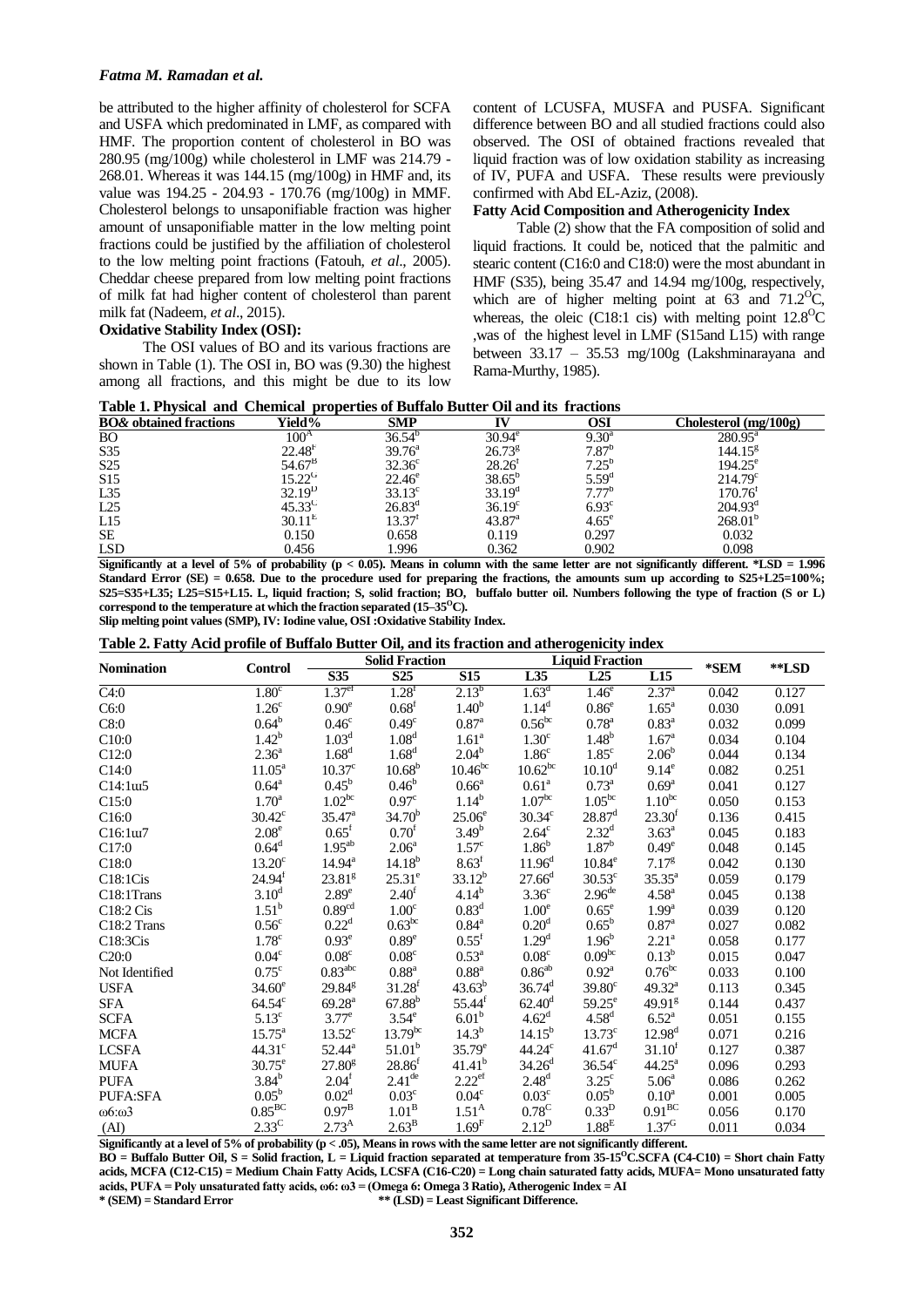By decreasing fractionation temperature, it decreased significantly ( $P \le 0.05$ ) the total saturated fatty acids (SFA) and also decreasing medium and long chain saturated fatty acids (MCFA and LCSFA) as Lauric and myristic acids which are responsible for the atherogencity, while the proportion level of (USFA),however, significantly increased (P˂0.05) with the decrease of the temperature of fractionation process, that plays an important role in the physical and nutritional functionality of modified milk fat. On the other hand, the positive impact of mono and poly unsaturated fatty acids (MUFA and PUFA) significantly (P $\leq$ 0.05) increased at 25<sup>o</sup>C and 15<sup>o</sup>C, which resulted in the increasing omega ratio (n-6/n-3PUFA) and the decrease of atherogenicity index (AI). Thus, mono and poly unsaturated fatty acids, especially, (Oleic, Linoleic and linolenic fatty acids) lowering the bad health effect of myristic, palmitic and stearic fatty acids which they increased the AI values. Concerning, LMF (S15 and L15) and (SCFA) and (LUCFA) contents which enriched and reduced in (LCSFA) among all the fractions obtained. These results are in agreement with those reported by Kim, *et al*., (2008) and Abd El-Rahman *et al*., (1998), Amer *et al*., (1985), and Fatouh *et al.*, (2003). The highest omega6: omega3 ratio in S15 was observed among the rest fractions due to the migration of the palmitic and stearic acids into the solid phase during crystallization. It could be concluded that using dry fractionation could able to modify milk fat, which of adversely effect on their physical chemical properties and therapeutic role. Eventually, the chosen dry fractionation temperature resulted in the increase of the functional and nutritional properties of obtained fractions at  $(25^{\circ}C)$  and  $15^{\circ}$ C), which increase the involving of milk fat in dairy products and other industries.

# **Differential Scanning Calorimeter (DSC):**

DSC gives information about thermodynamic of the primary crystallization of fat. For crystallization process, there are positive correlation between initial  $(T_{onset})$ , off-set  $(T_{end})$  temperatures and the change in heating capacity (enthalpy ΔHC (j/g)) for both solid and liquid fractions respectively. The crystallization thermograms recorded by using DSC on cooling BO and its various fractions at  $10^{\circ}$ C/min from 50 to -40<sup>°</sup>C are shown in (Fig. 2 and Table 3). The DSC curves recorded upon cooling BO consists of two observed peaks. The onset temperature  $(T_{onset})$  of the minor first peak was at 20.42<sup>o</sup>C, which is related to the appearance of  $\alpha$ -Crystals. Whereas, the separate crystallization of high melting TAG, the second crystallization peak was displayed between 18.96 (TC1) to  $-27.00^{\circ}$ C (Tend) due to the crystallization of lower melting TAG with formation of  $\beta$ \ crystals; (Dimick *et al*., 1996, Fatouh *et al*., 2003 and Lopez & Ollivon, 2009). Regarding, S35 two main exothermic peaks were recorded which shifted significantly towards high temperature as compared to BO and other fractions. The first sharp peak at higher exothermic temperature (Tonset) in cooling of S35 was displayed 33.79, which could attributed to the highest content of LCSFA ,especially, palmitic and stearic (Table 2) The second major abroad crystallize peak at maximum temperature (TC2) was recorded at 4.31 and for S35, respectively, due to crystallize action in α or β\ forms (Fatouh *et al*., 2005; Lopez *et al*., 2006). The DSC exothermic peak during cooling S15 and L15 showed one abroad exothermic signal between  $(T_{onset})$  16.76 to  $(T_{end})$  -30.43<sup>o</sup>C, and 6.95 to - $32.54<sup>o</sup>C$  respectively. These results could attribute to the highest proportion of SCFA in both fractions which led to shift the lower crystallization temperature (Lopez *et al*., 2006). In respect to the initial temperature of crystallization recorded for BO  $T_{onset}$  (20.42<sup>o</sup>C) whereas, was intermediate between solid fraction (S35, S25 and S15). As seen in (Fig. 2 and Table 3) the DSC melting curves of BO clearly showed three distinctive major endothermic peaks. Due to three major groups of TAG melting, the first endothermic peak displayed between  $(T_{onset})$  -30.51<sup>o</sup>C to (Tm1)  $11.54^{\circ}$ C due to the melting of  $\alpha$ -Crystals. The second peak appeared from  $(Tm1)$  11.54<sup>o</sup>C to  $(Tm2)$  $20.00^{\circ}$ C with pronounced peak at 16.72 $^{\circ}$ C. The third peak displayed abroad shoulder peak from  $20.00^{\circ}$ C to (Tm3) 34.81<sup>o</sup>C corresponded to melting of  $\alpha$ -crystals After that temperature fat appeared liquid due to that the TAG in the liquid are ordered in Lamella (Lopez *et al*., 2006). In sold fraction (S35 and S25) the thermograms illustrated three peaks like the BO but the proportion of these peaks were different. The third endothermic peak was significantly (P˂0.05) recorded to shift towards the highest melting temperature with abroad shoulder to the right side that its values was  $45.09^{\circ}$ C and  $38.03^{\circ}$ C for S35 and S25, respectively. These results were due to the higher melting temperature of these fractions, which contained (LCSFA) C16:0 (palmitic acid) and C18:0 (Stearic) than BO. The S15 and L15 fraction show only one endothermic peak between -30.51 to  $18.30^{\circ}\text{C}$  and -17.60 to  $10.55^{\circ}\text{C}$ , respectively, and then they completely melted and presented the lowest melting point compared to the BO and the rest of fractions (Walstra, 1984), this is might be a results of the enrichment of low melted fractions with USFA rich in C18:1 (Oleic acid), C18:2 (Linoleic acid) and C18:3 (Linolenic acid) with melting points 16, -5 and -  $12^{\circ}$ C, respectively, and also in SCFA such as C4:0 (Butyric acid), C6:0 (Caproic acid) and C8:0 (Caprylic acid). It could be observed in (Table 3) That the wide range of Tm1 for solids and liquids and the decrease of the ΔH might be due to the action of dry fractionation that altered the composition of TAG in each fraction which affected the crystallization temperature and polymorphism, whereas the low melting fatty acids need low heat energy ,which might be behind the release of latent heat. In case of melting it is clearly observed that ΔHm for BO (72.87 J/g) was higher than HMF (S35:69.66), MMF (S25: 68.85, L35: 44.24 and L25:38.89) and LMF (S15: 43.94 and L15:36.78). The  $\Delta$ Hc for BO was 68.70 J/g in crystallization behavior and it thus had intermediate values between all fractions which ranged from 36.78 J/g and J/g for L15 and S35 respectively, which come in agreement with Truong *et al*., (2014) and Lopez & Olivine, (2009). Shapes of the melting and crystallization thermo grams differ because the crystallization of fats is mainly dependent on kinetic effects such as super saturation, super cooling and diffusion, whereas the dynamic melting of fats is largely independent of such solution effects.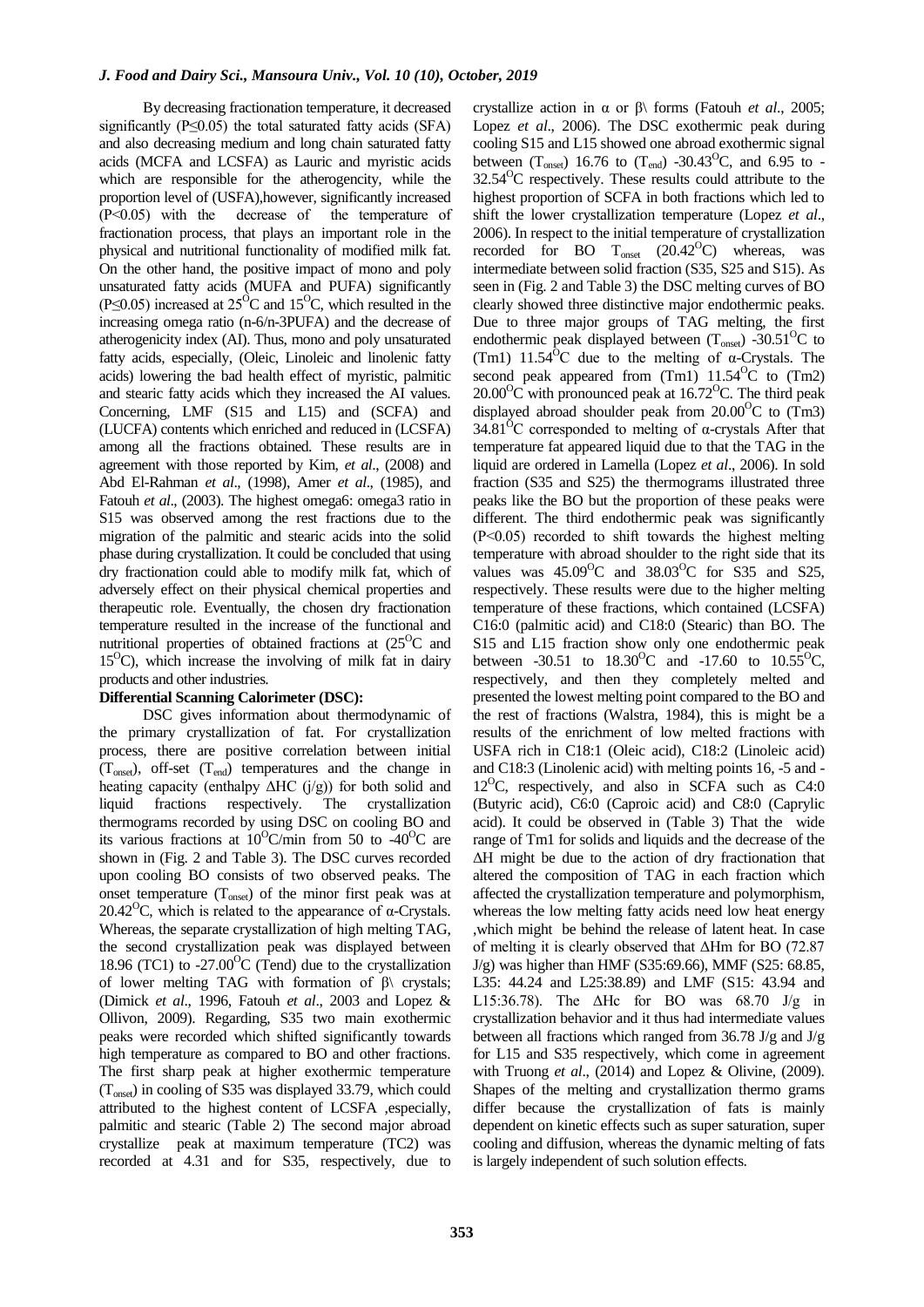# *Fatma M. Ramadan et al.*

|                         |                       |                       | <b>Crystallization</b> |                      |                       |                             |
|-------------------------|-----------------------|-----------------------|------------------------|----------------------|-----------------------|-----------------------------|
| <b>Solid</b>            |                       |                       | <b>Temperature</b>     |                      |                       |                             |
| <b>Fractions</b>        | T <sub>onset</sub>    | <b>T1</b>             |                        | <b>T2</b>            | $T_{end}$             | Enthalpy $\Delta H C (J/g)$ |
| <b>BO</b>               | $20.42^{\circ}$       | $18.96^{\circ}$       |                        | $-6.49$ <sup>C</sup> | $-27.00^{\circ}$      | $68.70^{D}$                 |
| S35                     | 33.79 <sup>A</sup>    | $30.71^{A}$           |                        | $0.82^{A}$           | $-13.81^{\rm A}$      | $83.69^C$                   |
| S <sub>25</sub>         | $25.04^{B}$           | $22.31^{B}$           |                        | 4.31 <sup>B</sup>    | $-27.51^{D}$          | $86.37^{B}$                 |
| S15                     | 16.71 <sup>D</sup>    | $5.04^D$              |                        | .                    | $-30.43^{E}$          | $97.17^{\text{A}}$          |
| <b>Liquid Fractions</b> |                       |                       |                        |                      |                       |                             |
| L35                     | $13.81^{\rm E}$       | $-12.19$ <sup>G</sup> |                        | .                    | $-24.10^{B}$          | $58.23^E$                   |
| L25                     | 12.04 <sup>F</sup>    | $-4.17^{\rm E}$       |                        | .                    | $-31.90$ <sup>F</sup> | $37.90^{F}$                 |
| L15                     | $6.95$ <sup>G</sup>   | $-9.01$ <sup>F</sup>  |                        | .                    | $-32.54$ <sup>G</sup> | $36.01$ <sup>G</sup>        |
| SE                      | 0.055                 | 0.044                 |                        | 0.029                | 0.037                 | 0.036                       |
| LSD                     | 0.166                 | 0.136                 |                        | 0.102                | 0.115                 | 0.111                       |
|                         |                       |                       | Melting                |                      |                       |                             |
| Solid                   |                       |                       | Temperature            |                      |                       |                             |
| Fractions               | $T_{onset}$           | T <sub>1</sub>        | T <sub>2</sub>         | T <sub>3</sub>       | $T_{\text{end}}$      | Enthalpy $\Delta Hm$ (J/g)  |
| BO                      | $-30.51$ <sup>F</sup> | $11.54^{D}$           | $16.72^D$              | $34.80^{\circ}$      | $38.53^C$             | $72.87^{\rm A}$             |
| S35                     | $-17.50^{B}$          | $9.73$ <sup>G</sup>   | $15.66^{A}$            | $45.09^{A}$          | $48.80^{A}$           | $69.66^{B}$                 |
| S <sub>25</sub>         | $-27.11^E$            | 11.13 <sup>E</sup>    | $16.33^{E}$            | 38.03 <sup>B</sup>   | $43.31^{B}$           | $68.85^C$                   |
| S <sub>15</sub>         | $-30.51$ <sup>F</sup> | $15.39^{A}$           | $18.30^{B}$            | .                    | $25.29^{E}$           | $43.97^{\rm E}$             |
| <b>Liquid Fractions</b> |                       |                       |                        |                      |                       |                             |
| L35                     | $-23.32^{D}$          | 14.77B                | $30.15^{A}$            | .                    | $34.81^{\rm D}$       | $44.24^D$                   |
| L25                     | $-15.80^{A}$          | 14.58C                | $17.05^{\circ}$        | .                    | $25.10^{F}$           | 38.89 <sup>F</sup>          |
| L15                     | $-17.60^{\circ}$      | $10.55$ <sup>F</sup>  | $\cdots$               | .                    | $16.71$ <sup>G</sup>  | $36.78$ <sup>G</sup>        |
| <b>SE</b>               | 0.025                 | 0.030                 | 0.033                  | 0.037                | 0.033                 | 0.031                       |
| LSD                     | 0.076                 | 0.093                 | 0.104                  | 0.129                | 0.102                 | 0.095                       |

| Table 3. Thermal Parameters of crystallization, melting and their enthalpy of Buffalo Butter Oil and its fractions |  |  |
|--------------------------------------------------------------------------------------------------------------------|--|--|
|                                                                                                                    |  |  |

**Significantly at a level of 5% of probability (p < .05), Means in rows with the same letter are not significantly different.** 

**BO = Butter Oil, S = Solid fraction, L = Liquid fraction separated at temperature from 35-15<sup>O</sup>C.**

**\* (SE) = Standard Error \*\* (LSD) = Least Significant Difference.**



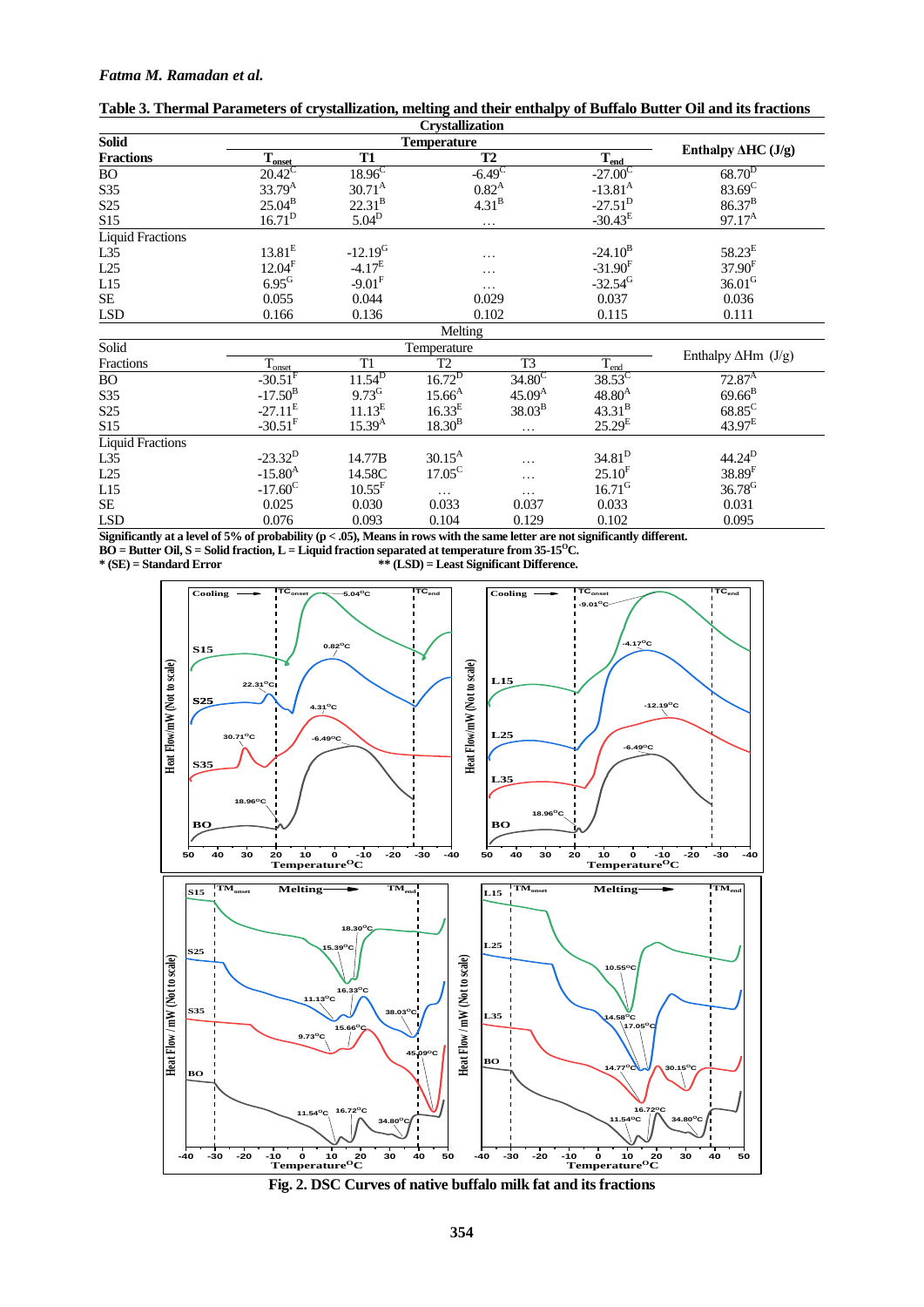### **Solid fat content SFC:**

The SFC is one of the major factors affecting the physical and rheological properties of the product and predicting the behavior of the final product during storage and transport (Liang *et al*., 2008). The differences in SFC for solid and liquid fractions are attributed to the process of dry fractionation, as modification has been altered the TAG/fatty acid profile for each fraction as solid fractions are characterized by high SFA which contains high proportions of (Myrstic – Palmitic – Stearic). The SFC decreased with the decrease of the temperature fractionation for producer of six fractions by using dry fractionation. Results for solid fat contents related to the heating thermograms are presented in (Table 4). At  $10^{0}$ C, S35, S25 & L35 are of the greatest level of SFC and L15 is of the least. The highest SFC showed in HMF followed by MMF and BO and lastly LMF, respectively. As expected, at  $0^{\circ}$ C both of L15 and L25 fractions were of the lowest SFC among all the obtained fractions being (34.35 and 51.60 g/100g), respectively due to the higher proportion of SCFA and lower LCSFA content table (2). The highest SFC in S35 and S25 at  $0^{\circ}$ C and all measured temperature until  $40^{\circ}$ C, then completely melting was observed as compared to BO and the rest fractions which might due to the higher level of LCSFA and number of carbon in long chain TAG as well as a higher melting point that indicating their potential to have a waxy mouth-feel (Dimick *et al*., 1996), As for, SFC values in L35 and L25 decreased with the decrease of the temperature. From these results indicated that the differences between the SFC values of all fractions were due to the differences in fatty acid composition between samples which it affected in their melting points and enthalpies. These results are confirmed with Amer, *et al*. (1985); Abd El-Rahman, *et al*., (1997) and Fatouh, *et al*., (2003).

|  |  | Table 4. Solid fat content (g/100 g) of Buffalo Butter Oil and its fractions |
|--|--|------------------------------------------------------------------------------|
|--|--|------------------------------------------------------------------------------|

| <b>Temperature</b> |                    | <b>Solid Fractions</b><br>BО |                 |                    | <b>Liquid Fractions</b> | $SE_{\pm}$     | <b>LSD</b>         |       |       |
|--------------------|--------------------|------------------------------|-----------------|--------------------|-------------------------|----------------|--------------------|-------|-------|
| $\mathbf{O}_C$     |                    | S35                          | S <sub>25</sub> | <b>S15</b>         | L35                     | L25            | L15                |       |       |
| $\Omega$           | $61.16^c$          | $69.21^a$                    | $65.11^{b}$     | $58.16^{\rm d}$    | $62.45^{\circ}$         | $51.60^e$      | $34.35^{\text{t}}$ | 0.533 | 1.618 |
| 10                 | $46.88^{d}$        | $63.74^{\circ}$              | $59.32^{b}$     | $44.56^{\circ}$    | $53.96^\circ$           | $28.88^t$      | 3.60 <sup>g</sup>  | 0.300 | 0.910 |
| 15                 | $26.54^{\rm d}$    | $55.67^{\circ}$              | $38.87^{b}$     | $36.62^{\circ}$    | $38.27^{b}$             | $19.74^e$      | 0.17 <sup>t</sup>  | 0.308 | 0.935 |
| 20                 | 21.79 <sup>c</sup> | $46.36^{\circ}$              | $32.35^{b}$     | $5.40^\circ$       | $22.07^{\circ}$         | $7.88^{d}$     | 0 <sub>I</sub>     | 0.290 | 0.882 |
| 25                 | 14.89 <sup>c</sup> | $37.97^{\text{a}}$           | $24.96^{b}$     | $1.31^{\text{t}}$  | $13.10^{\rm d}$         | $2.92^e$       | $0^{\rm g}$        | 0.134 | 0.407 |
| 30                 | 7.89 <sup>b</sup>  | $23.58^{\rm a}$              | $19.45^{\circ}$ | $0.93^{b}$         | $4.73^{b}$              | 0 <sup>b</sup> | 0 <sup>b</sup>     | 1.824 | 5.532 |
| 35                 | $2.90^{\circ}$     | $19.89^{a}$                  | $11.12^b$       | $0.22^{\text{de}}$ | 0.61 <sup>d</sup>       | $0^e$          | $0^e$              | 0.108 | 0.329 |
| 40                 | $0.83^{\circ}$     | $5.03^{\rm a}$               | $3.81^{b}$      | --                 |                         |                | $- -$              | 0.043 | 0.131 |
| 45                 | $-$                |                              |                 |                    |                         |                |                    |       |       |

**Significantly at a level of 5% of probability (p < .05), Means in rows with the same letter are not significantly different.** 

**BO = Buffalo Butter Oil, S = Solid fraction, L = Liquid fraction separated at temperature from**  $35-15^{\circ}$ **C.**<br>\*\*Least Significant Difference (LSD) **\*Standard Error (SE) \*\*Least Significant Difference (LSD)**

# **CLSM micrographs:**

It was clearly observed that the morphology of fat crystals very highly affects the physical and microstructure of high-fat products and also the product quality such as spreadability, hardness and softness. The microstructure and fat crystals distributions are presented in (Fig. 3).



**Fig. 3. CLSM micrographs of Buffalo Butter Oil and its fractions**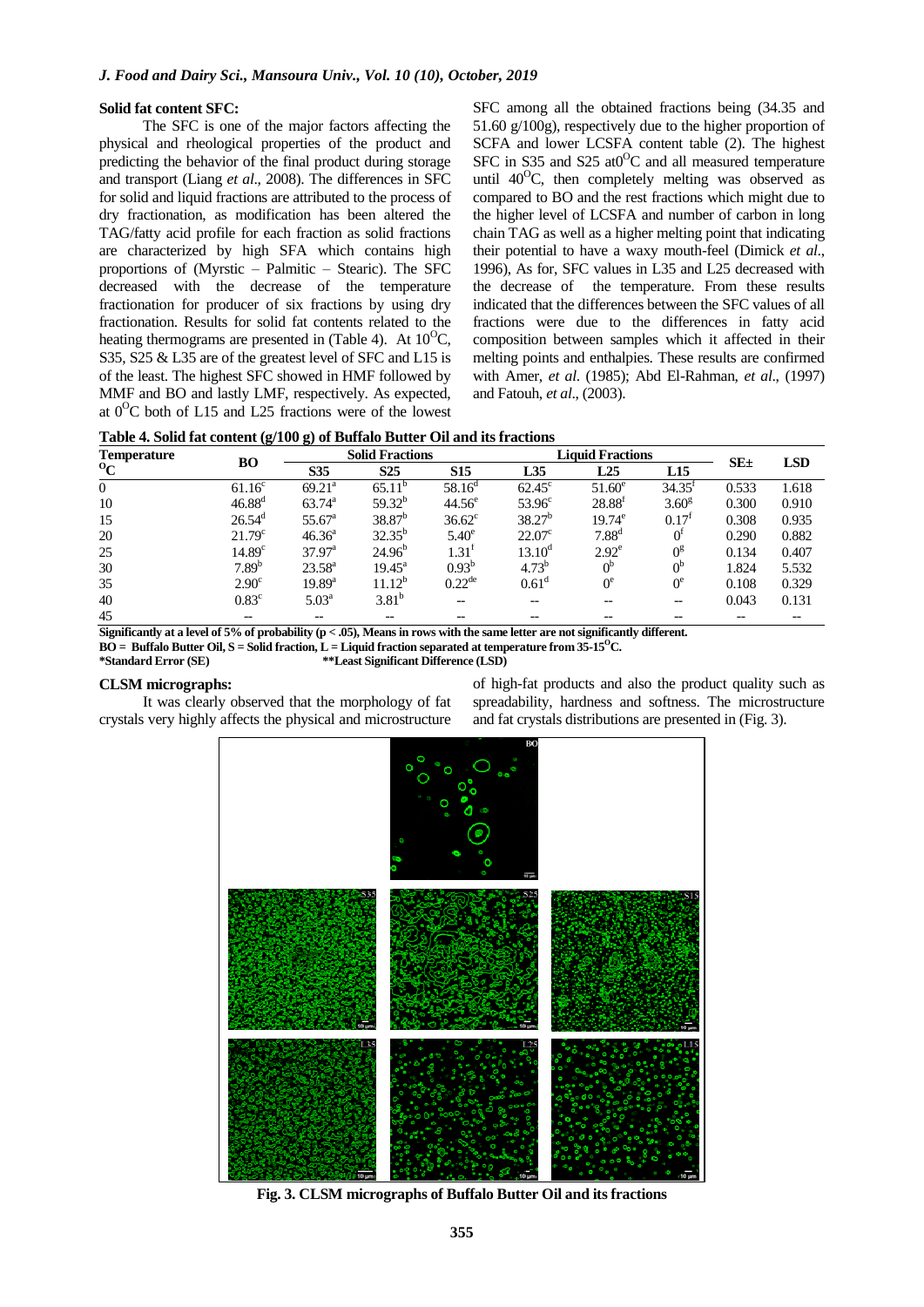Buffalo butter oil image (Fig. 3) reveals that the natural butter oil is of a well-defined crystal with clear solidified TAGs. A wider crystal's size distributions could also be observed in buffalo butter oil sample, than all buffaloes butter oil fractions. Buffalo butter oil characterized well-defined crystals borders; with crystal size distribution (from 1 to 100µm2) in area and small crystal size tend together under the force of Vander Waals due to different FAs composition, SFA 64.54% and USFA 34.60%. Liquid fractions (L15, L25 and L35) had larger average crystal's size (38.02, 22.27 and 8.67µm2) respectively, than solid fractions (S15, S25 and S35) with average crystal size (74.2829.02, 17.98 and 4.24µm2) respectively in (Fig. 4). Also, the fat clusters became denser and closer in solid fractions than liquid fractions. The more brightness, great size, high distribution and well defined border refer to the low SFC, high level of USFA, LCUSFA and SCFA (Table 2 and 3) which possessing double bound that resulted in the concave shape of fatty acid, subsequently, affecting on the reflecting illumination,

excitation of dyes and the irregular border compared to SFA. On the other hand, Shimomura, *et al*.,( 2018) reported that slow crystallization result in the irregularly less dense spherulites and large size crystals due to occurring of nucleation and growth in same time which causing broad size distribution. Generally, with decreasing fractionation temperature and SFC%, the fat clusters became denser and wider in size and largely dispersed. The crystals of solid fraction are more irregular, crowded, and aggregated crystals than liquid fractions which characterized with more regular, less dense and aggregation. As for the fractionation at  $15^{\circ}$ C, it is well appeared that the fractionation of buffalo butter oil under  $15^{\circ}$ C led to the desperation of crystals, more defined crystal shape than fractions collected under  $25^{\circ}$ C or  $35^{\circ}$ C which were irregular, crowded and aggregated may be due to the high SFC%, while morphology of S15 represents some aggregates and denser than L15. These results are in agreement with Shimomura, *et al*., (2018).



**Fig. 4. Fat crystal size distribution of Buffalo Butter Oil and its fractions**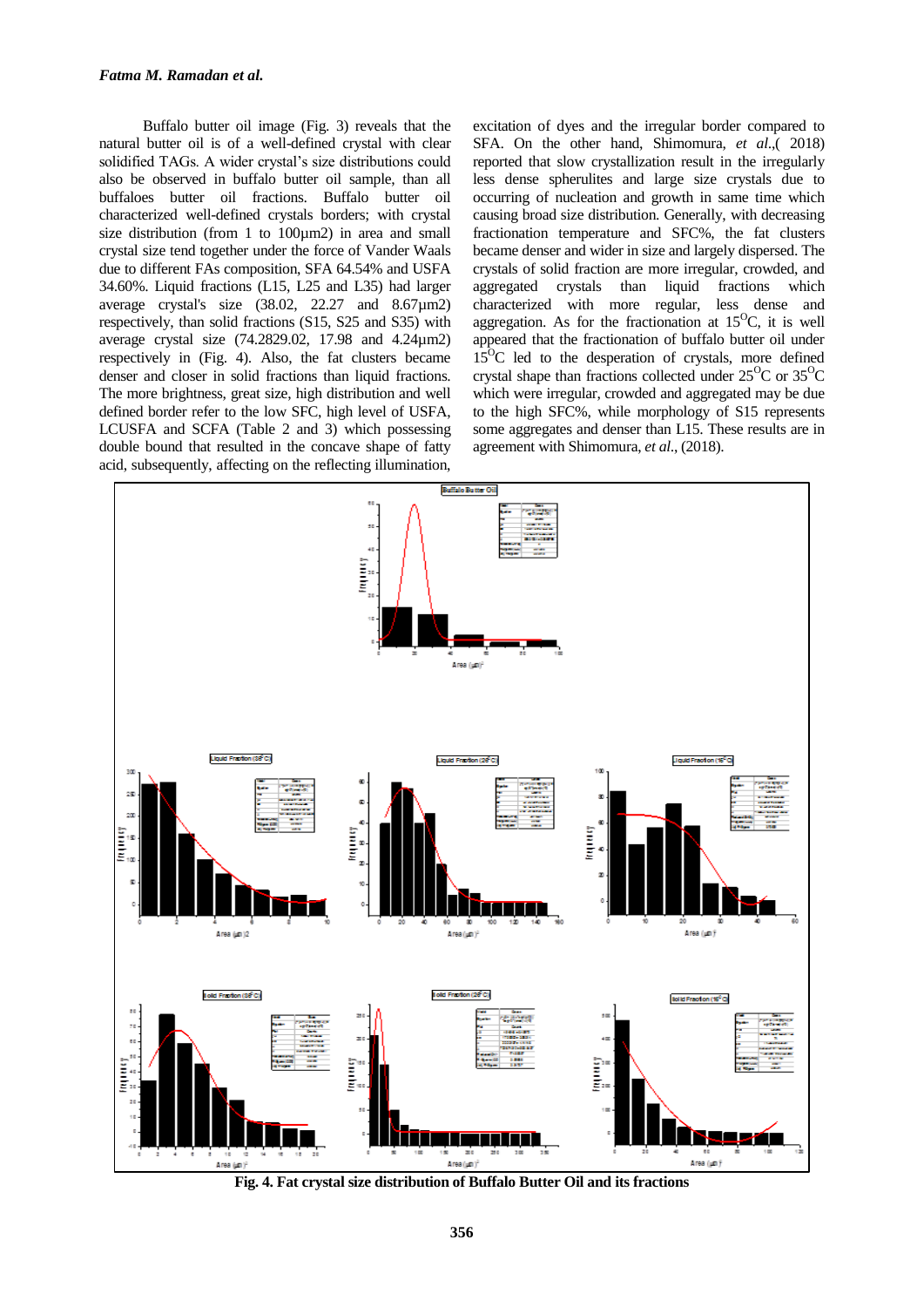#### **Texture Profile Analysis (TPA):**

Table S6 shows that the both firmness and adhesiveness were of the similar trend in which they ordered in descending as follow:  $HMF > MMF > LMF$ . As previously mentioned, fat droplet size, cooling rate, different crystallization temperature, SFC, SFA and USFA all are considered factors impacting the firmness of fat fractions. The HMF and MMF had the greatest firmness at all fractionation temperatures due to the increased in SFC and SFA compared to the BO and LMF. which agreed with Shimomura, *et al*., (2018).

## **Correlation among SFC and (USFA, SCFA, MCFA, LCSFA, DSC and IV)**

This is matching with correlation between SFC, DSC, USFA and IV (Table S5). There is strong negative correlation between SFC at 20OC and (USFA, SCFA and IV) and strong positive correlation between SFC and (SFA, MCFA, LCSFA and DSC). Our data is in respect agreed with Shimomura, *et al*., (2018).

| <b>Functional Property</b> | <b>USFA</b> | CAF<br>эAг | <b>SCFA</b> | <b>MCFA</b> | SCFA                 | TV <sub>1</sub> | $\rm{DSC}_{onset}$ |
|----------------------------|-------------|------------|-------------|-------------|----------------------|-----------------|--------------------|
| <b>SFC</b>                 | $-0.94$     | 0.94       | $-0.85$     | 0.09        | 0.94                 | $-0.94$         | 0.92               |
|                            | 0.002       | $0.001\,$  | 0.016       | 0.850       | 0.001                | $0.001\,$       | 0.003              |
| --<br>.                    | $-$         | $- -$      | ______      | ___         | _ _ _ _ _ _ _<br>$-$ | $  -$<br>__     |                    |

**<sup>1</sup>Top number is the Pearson correlation coefficient and the bottom number is the probability that the correlation differs from zero.**

**Table 6. Texture profile analysis** (**TPA**) **of buffalo butter oil and its fractions**

| <b>Sample</b>     | Firmness(N)             | Adhesiveness(N)          |
|-------------------|-------------------------|--------------------------|
| <b>Butter Oil</b> | $7.21^{\circ}+0.01$     | $17.68^{\rm b} \pm 0.3$  |
| S <sub>35</sub>   | $10.79^{\circ}+0.15$    | $18.10^{a} + 0.01$       |
| S <sub>25</sub>   | $7.87^b + 0.11$         | $16.76^{\circ} \pm 0.15$ |
| S <sub>15</sub>   | $3.37^{\rm e}{\pm}0.09$ | $4.62^{f}+0.22$          |
| L35               | $7.22^{\rm c} + 0.43$   | $16.12^{d}+0.19$         |
| L25               | $5.40^{\rm d}$ ±0.24    | $15.56^{\rm e}{\pm}0.37$ |
| L15               | $0.88^{f}$ ± $0.12$     | $1.37^{\rm g}$ ±0.09     |

**Significantly at a level of 5% of probability (p < .05), Means in rows with the same letter are not significantly different. BO = Butter Oil, S = Solid fraction, L = Liquid fraction separated at temperature from 35-15<sup>O</sup>C.**

# **CONCLUSION**

The use of dry fractionation is the most economic and technological method. The yield of buffalo butter oil (BO) and the solid were higher than liquid fractions. Oxidative stability of fractions obtained decreased with decreasing SMP. The SMP value was inversely related with iodine value (IV). The concentration of cholesterol in liquid fraction was significantly (P˂0.05) higher than that of solid fractions. The highest omega6: omega3 ratio in S15 was observed among the rest fractions. There is strong negative correlation between SFC at  $20^{\circ}$ C and (UFA, SCFA and IV) and strong positive correlation between SFC and (SFA, MCFA, LCSFA and DSC) eventually, the chosen dry fractionation temperature resulted in the improve of the functional and nutritional properties of obtained fractions.

# **REFERENCES**

- Abd El-Aziz, M. (2008). Properties of Butter Oil Fractions and Its Formulated Emulsions. Egyptian J. of Dairy Sci, 36,113-120.
- Abd El-Rahman, A.M., Madkor, S.A., Ibrahim, F.S., & Kilara, A. (1997). Physical characteristics of frozen desserts made with cream, anhydrous milk fat or milk fat fractions. J. Dairy Sci., 80, 1926-1935.
- Abd El-Rahman, A.M., Shalabi, S.I., &Kilara, A. (1998). Chemical and physical properties of anhydrous milk fat, low and very high melting milk fat fractions obtained by a commercial fractionation process. Milschwissenscht, 53, 77-81.
- Ahmad, S., Nadeem, M., Ayaz, M., and Hayat J., M, (2015). Effect of low-melting fractions of milk fat on lipolysis of cheddar cheese. Journal of Food Processing and Preservation, 39, 2516–2522.
- Amer, M.A., Kupranycz, D.B., & Baker, B.E. (1985). Physical and chemical characteristics of butterfat fractions obtained by crystallization from molten fat. J. Am. Oil Chemist Soc., 62: 1551-1557.
- American Oil Chemists' Society (AOCS), (1998). Official Methods and Recommended Practices of the American Oil Chemists' Society, 5thed. Champaign, IL: The American Oil Chemists' Society.
- Bobe, G., Hammond, E.G., Freeman, A.E., Lindberg, G.L., and Beitz, D.C., (2003). Texture of Butter from Cows with Different Milk Fatty Acid Compositions. J. Dairy Sci. 86, 3122-3127.
- Bonomi E.C., Luccas V., Kieckbusch T.G. (2012). Characterization of the stearin obtained by thermal fractionation of anhydrous milk fat. Procedia Engineering, 42, 918 – 923.
- Dimick, P.S., Reddy, Y.S., and Ziegler, G.R. (1996). Chemical and Thermal Characteristics of milk-fat fractions Isolated by a Melt Crystallization. Ibid, 73, 1674-1652.
- Fatouh, A.E., Singh, R.K., Koehler, P.E., Mahran, G.A., El Ghandour, M.A. and Metwally, A.E. (2007). Fractionation of buffalo butter oil by supercritical carbon.
- Fatouh, A.E., Singh, R.K., Koehler, P.E., Mahran, G.A., El Ghandour, M.A. and Metwally, A.E. (2005). Physical, chemical and stability properties of buffalo butter oil fractions obtained by multi-step dry fractionation. Food Chemistry 89, 243–252.
- Fatouh, A.E., Singh, R.K., Koehler, P.E., Mahran, G.A., El-Ghandour, M. A., & Metwally, A. E., (2003). Chemical and Thermal characteristics of buffalo butter oil fractions obtained by multi-step dry fractionation. Lebensmittel- Wissenschaft und Technologic, 36, 483 - 496.
- Gandhi, K., Sarkar, P., Aghav, A., Hazra, T., Lal, D., (2013). Modified Milk Fat and Its Applications in Food Products. STM Journals, 16-24.
- Ham, B., Shelton, B., Butler, B., and Thionville, P. (1998). Calculating the Iodine Value for Marine Oils from Fatty Acid Profiles. J. Am. Oil Chem. Soc, 75:1445- 1446.
- IDF (2010), The World Dairy Situation 2010. Bulletin of the IDF No. 446/2010. International Dairy Federation, Brussels, Belgium.